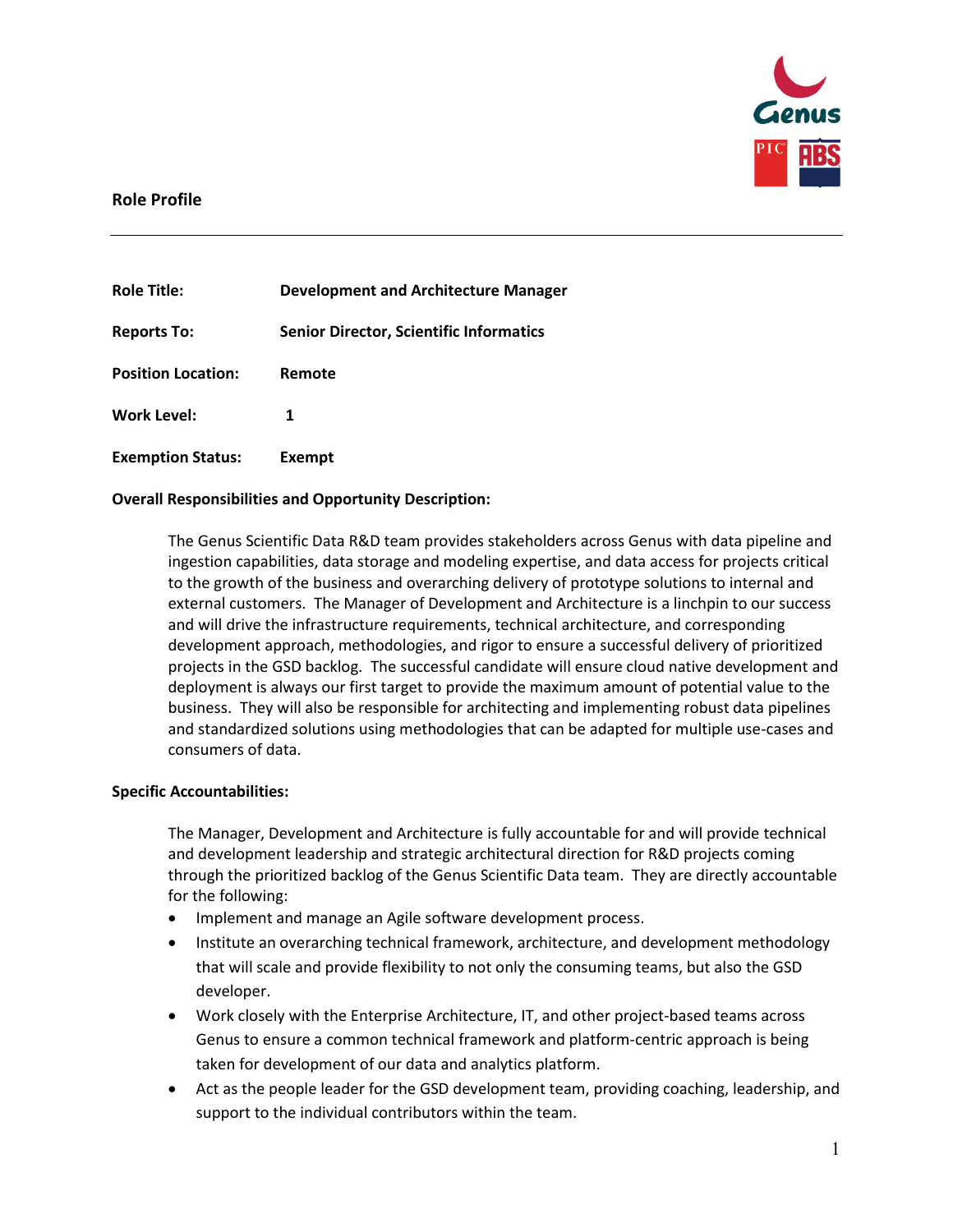

- Work with GSD Product Management and external (to GSD) stakeholders to build a prioritized, well-groomed backlog that is easily understood by the development team (Epics, Themes, Features, User Stories, Tasks).
- Develop and implement a process to handoff or transition a project to "catching team" or "pulling program" who will take the technology through the remainder of the release process to production readiness.
- Establish development best practices and initiate formal code reviews.
- Create a documentation framework and methodology to that the scaling up of team members or 3<sup>rd</sup> parties with which we may choose to engage is simplified and our development approach is understood.
- Work with the Genus IT team to standardize on tools and software for backlog capture, code repositories, tasking, branching code, and version control.
- Implement a definition of "done" involving stake holder sign off, code review and testing.
- Work with Genus IT and the Enterprise Architecture team to provision cloud development, test, and production environments.

# **Qualifications and Experience:**

- 10+ years of experience in software development using Agile methodologies
- 8+ years of experience working high performance data environments
- 5+ years of building scalable, robust API integration and implementations
- Strong programming skills with proficiencies in Python, SQL, Java, and C
- 5+ years of experience of technical and talent leadership in software development settings or teams.
- 4-year degree in STEM or other appropriately related subject area
- Experience in cloud native development and deployment environments
- Experience with Computational optimization strategies
- Experience in Agriculture, Biotechnology, or another related Scientific fields.

## **Capabilities and Behaviors:**

- Lives and always displays the Genus ABS Values and behaviors in their day to day ways of working.
- Maintain professional verbal and written communications with co-workers, internal and external customers, and vendors at all times.
- Be flexible with respect to job responsibilities and consistently strive to be an effective team member.
- Strive to advance your skills and display a willingness to accept future development.